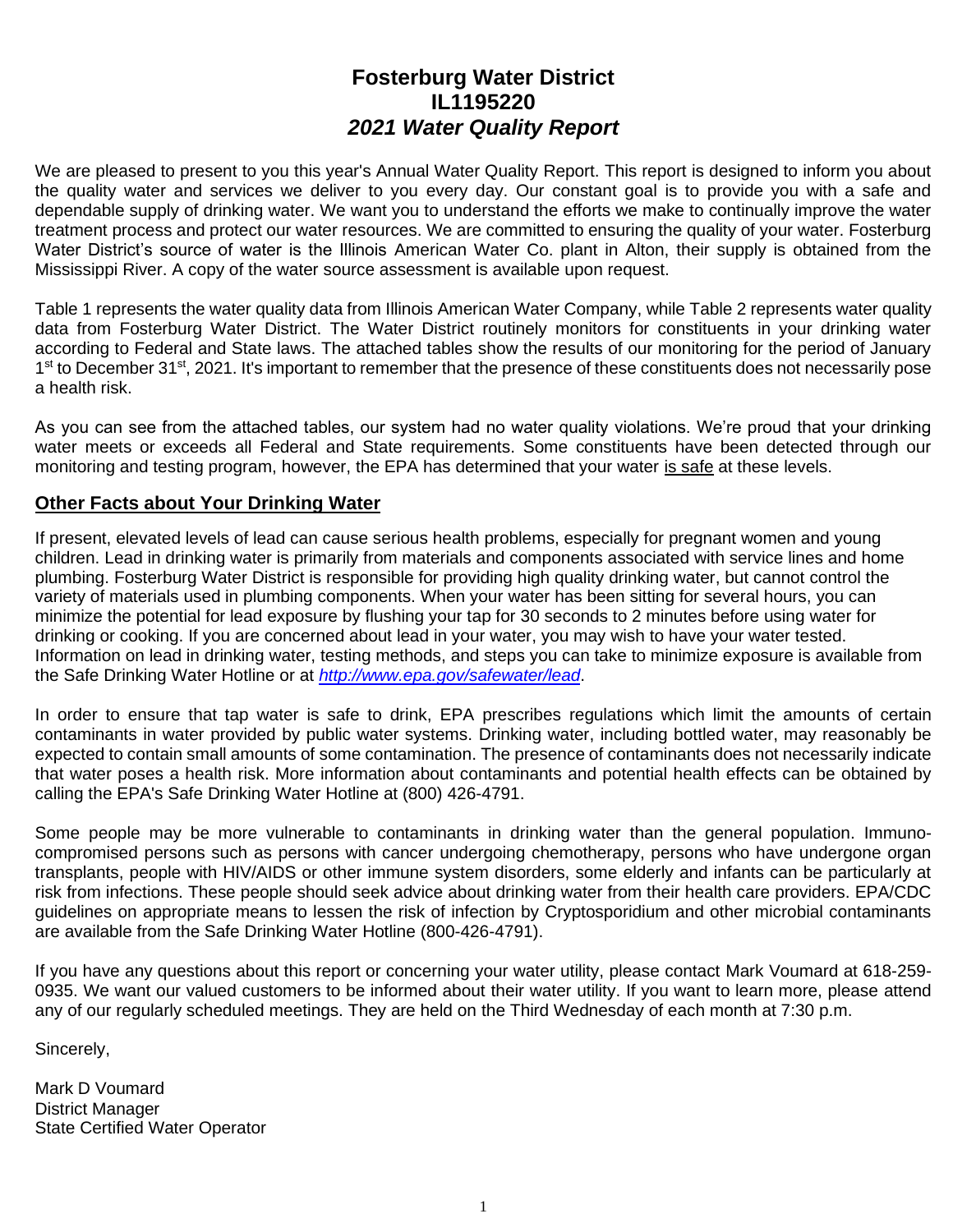## **TABLE 1 2021 Water Quality Data**

#### *IL AMERICAN WATER COMPANY-ALTON* (1195150)

| <b>Parameter</b> (unit of measurement)<br><b>Typical Source</b><br><b>State Regulated Chemicals</b>                                                           | <b>MCL</b> | <b>MCGL</b> | Amount<br><b>Detected</b> | <b>Range of Detects</b> | <b>Violation</b> |
|---------------------------------------------------------------------------------------------------------------------------------------------------------------|------------|-------------|---------------------------|-------------------------|------------------|
| <b>Inorganic Chemicals</b><br>Nitrate (As Nitrogen) (ppm)<br>Run off from fertilizer use; Leaching from septic tanks,<br>sewage; Erosion of natural deposits. | 10         | 10          | 5                         | $1.43 - 4.51$           | No.              |
| <u>Fluoride (</u> ppm)<br>Water additive which promotes strong teeth                                                                                          | 4.0        | 4.0         | .6                        | .64 - .64               | No.              |
| <u>Sodium (</u> ppm)<br>Erosion of naturally occurring deposits; Used as water<br>softener.                                                                   | N/A        | N/A         | 29                        | $29.4 - 29.4$           | No.              |
| Arsenic (ppb)<br>Erosion of naturally occurring deposits; Run off from<br>orchards; Run off from Glass and electronics                                        | 10         | 0           | $\mathcal{P}$             | $2 - 2$                 | No.              |
| Atrazine (ppb)<br>Run off herbicides used on row crops                                                                                                        | 3          | 3           | .4                        | $0 - .4$                | No.              |

Turbidity is a measure of the cloudiness of the water caused by suspended particles. It is a good indicator of the effectiveness of our filtration system, water quality, and disinfectants. The treatment technique requires that at least 95% of routine samples are less than or equal to 0.3 NTU, and no sample exceeds 1 NTU. We are reporting the percentage of all readings meeting the standard of 0.3 NTU, plus the single highest reading for the year.

| Turbidity<br>(Units)                                             | Limit<br>Treatment<br>technique | Level<br><b>Detected</b> | <b>Violation</b> |
|------------------------------------------------------------------|---------------------------------|--------------------------|------------------|
| Highest single measurement (<br>NTU) (%,0.3 NTU)<br>Soil run off | 1 NTU                           | .165 NTU                 | No               |
| Lowest monthly % meeting limit<br>Soil run off                   | .3 NTU                          | 100%                     | No               |

Note: The IEPA requires us to monitor for certain contaminants less than once per year because the concentrations of these contaminants do not change frequently. Therefore, some of the data in the table above, though accurate, is more than one year old.

## **Violation Summary Table**

We are happy to announce that no monitoring, reporting, treatment technique, maximum residual disinfectant level, or maximum contaminant level violations were recorded during 2021.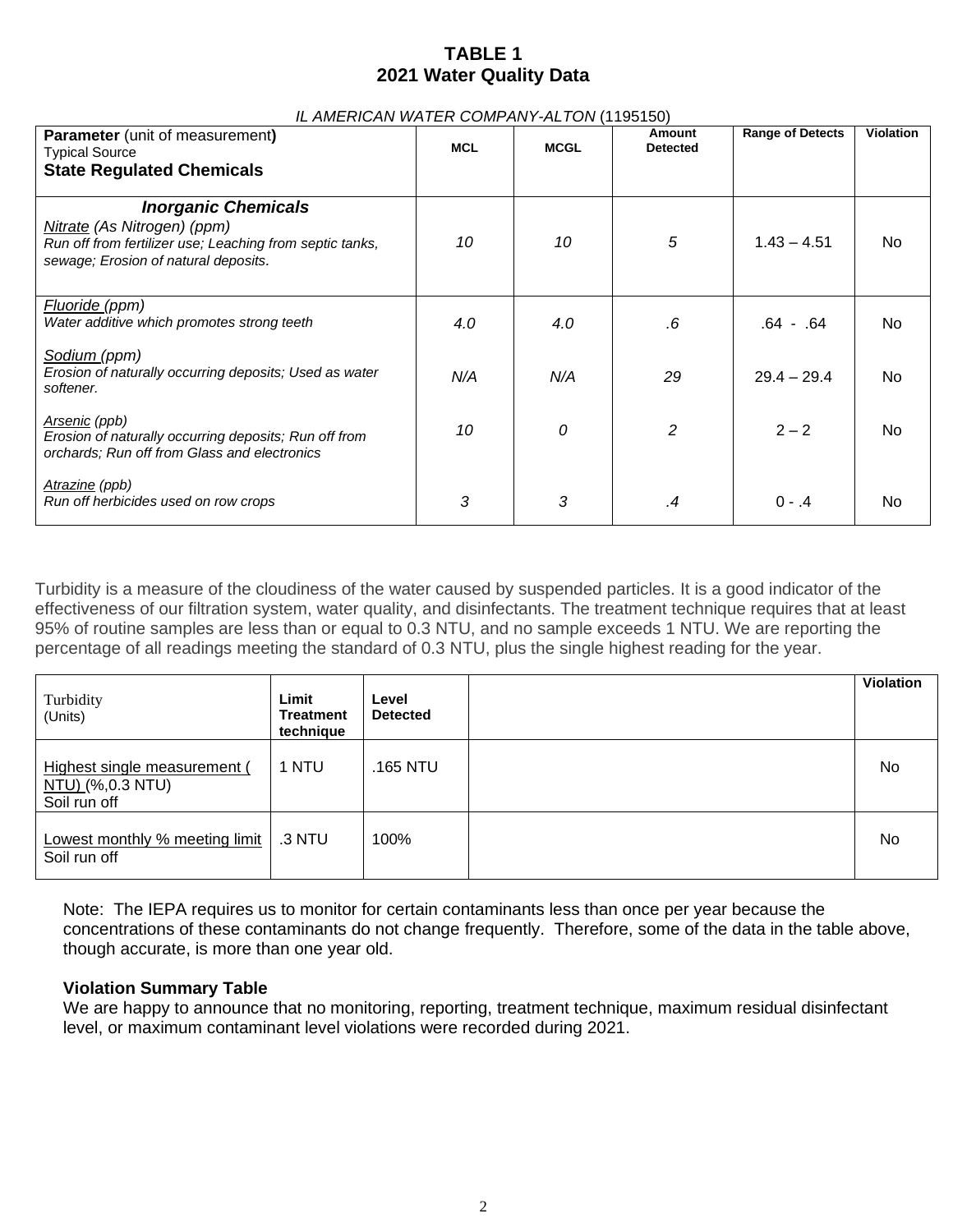## PER-AND POLYFLUOROALKYL SUBSTANCES

Per-or polyfluoroalkyl substances (PFASs) are synthetic substances used in a variety of products, such as: stain resistant fabric, non-stick coatings, firefighting foam, paints, waxes, and cleaning products. They are also components in some industrial processes like electronics manufacturing and oil recovery. While the EPA has not developed drinking water standards for PFAS, Illinois American Water recognizes the importance of testing for these contaminants. Compounds detected are tabulated below, along with typical sources.

In 2021, our PWS was sampled as part of the State of Illinois PFAS Statewide Investigation. Results from this sampling indicated PFAS were detected in our drinking water {above the health advisory level/below the health advisory level established by Illinois EPA. Follow up monitoring is being conducted. For more information about PFAS health advisories<https://www2.illinois.gov/epa/topics/water-quality/pfas/Pages/pfas-healthadvisory.aspxUNR>

| <b>Parameter</b>                       | Year<br>Sampled | <b>Units</b> | <b>Health-Based</b><br><b>Guidance Level</b> | <b>Highest Result</b> | <b>Range Detected</b> | <b>Typical Source</b>                                                                                       |
|----------------------------------------|-----------------|--------------|----------------------------------------------|-----------------------|-----------------------|-------------------------------------------------------------------------------------------------------------|
| PerfluorooctaneSulfonic<br>Acid (PFOS) | 2021            | ppt          | 14                                           | 3.20                  | 0 to $3.20$           | Manufactured<br>chemical(s); used in<br>household goods for<br>stain, grease, heat and<br>water resistance. |
| Perfluorooctanoic Acid<br>(PFOA)       | 2021            | ppt          | 2                                            | 2.60                  | 0 to $2.60$           | Manufactured<br>chemical(s); used in<br>household goods for<br>stain, grease, heat and<br>water resistance. |
| PerfluorohexanoicAcid<br>(PFHxA)       | 2021            | ppt          | 560,000                                      | 3.60                  | 2.1 to 3.60           | Manufactured<br>chemical(s); used in<br>household goods for<br>stain, grease, heat and<br>water resistance. |

The health-based guidance levels are intended to be protective of all people consuming the water over a lifetime of exposure. Itis important to understand that guidance levels are not regulatory limits for drinking water. Rather, the guidance levels are benchmarks against which sampling results are compared to determine if additional investigation or other response action is necessary.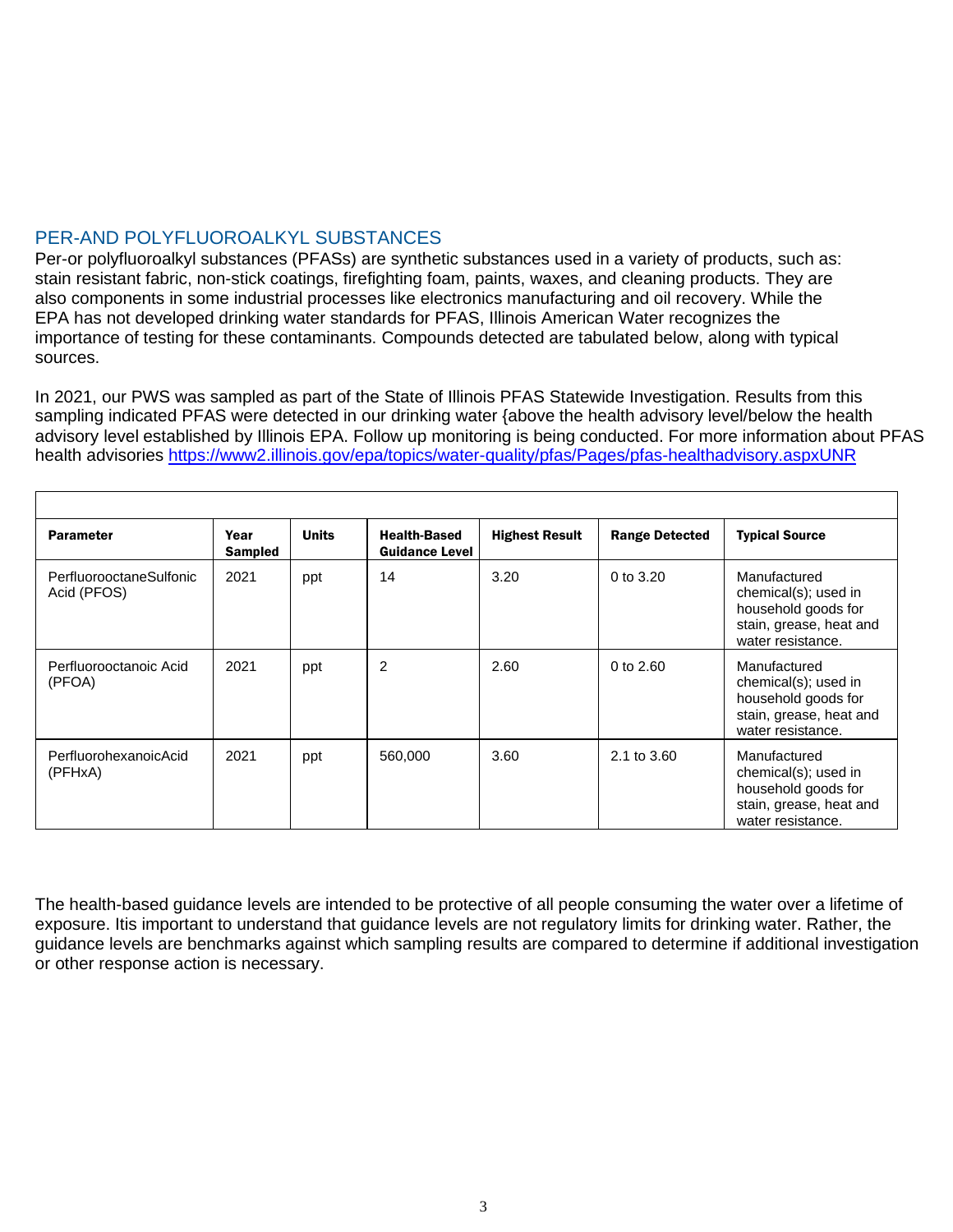## **2021 Source Water Assessment Summary**

Illinois EPA considers all surface water sources of community water supply to be susceptible to potential pollution problems, hence, the reason for mandatory treatment for all surface water supplies in Illinois. Mandatory treatment includes coagulation, sedimentation, filtration, and disinfection. The Alton Water Treatment Facility draws surface water for treatment from the Mississippi River. The Mississippi River is subject to a variety of influences including agricultural, municipal, and industrial activities. Farm chemicals may be seasonally elevated in the river. Extensive monitoring and treatment ensure high-quality water service regardless of variations in the source water.

The Illinois Environmental Protection Agency (IEPA) has completed a source water assessment for the Alton system and a copy is available upon request by calling Sarah Boyd, Water Quality Supervisor at 618-874-2408. To view a summary version of the completed Source Water Assessments, including: Importance of Source Water; Susceptibility to contamination Determination; and documentation / recommendation of Source Water Protection Efforts, you may access the Illinois EPA website at [http://www.epa.state.il.us/cgi-bin/wp/swap-fact-sheets.pl.](http://www.epa.state.il.us/cgi-bin/wp/swap-fact-sheets.pl)

The sources of drinking water (both tap water and bottled water) include rivers, lakes, streams, ponds, reservoirs, springs, and wells. As water travels over the surface of the land or through the ground, it dissolves naturally-occurring minerals and, in some cases, radioactive material, and can pick up substances resulting from the presence of animals or from human activity. Contaminants that may be present in source water include: - Microbial contaminants, Inorganic contaminants, Pesticides and herbicides, Organic chemical contaminants, and Radioactive contaminants

|                                                                                               |      | <b>Disinfection/Disinfectant By-Products</b> | <b>MCLG</b>                 | <b>MCL</b>                     | <b>Highest Level</b> | <b>Range of Detects</b> | Violation  |
|-----------------------------------------------------------------------------------------------|------|----------------------------------------------|-----------------------------|--------------------------------|----------------------|-------------------------|------------|
| TTHM'S (Total Trihalomethane) (ppb)<br>By-product of drinking water disinfection              | N/A  | 80                                           | 53                          | 33.1-117                       | N <sub>o</sub>       |                         |            |
| Total Haloacetic Acids (HAA <sub>5</sub> ) (ppb)<br>By-product of drinking water disinfection |      |                                              | N/A                         | 60                             | 43                   | 11.8-126.2              | No.        |
| Chloramines<br>Water additive used to control microbes                                        |      |                                              | <b>MRDLG</b><br>4           | <b>MRDL</b><br>4               | 2.8                  | $2 - 3$                 | No.        |
| Lead and<br>Copper                                                                            | Date | <b>MCLG</b>                                  | <b>Action Level</b><br>(AL) | 90 <sup>th</sup><br>Percentile | # Sites Over<br>AL   | Units                   | Violations |
| Copper                                                                                        | 2020 | 1.3                                          | 1.3                         | .123                           | $\Omega$             | ppm                     | No.        |
| Lead                                                                                          | 2020 | $\Omega$                                     | 15                          | 2                              | 0                    | ppb                     | No         |

## **TABLE 2 2021 Water Quality Data**

*FOSTERBURG WATER DISTRICT* (1195220)

Copper: Erosion of natural deposits; Leaching from wood preservatives; Corrosion of household plumbing systems

Lead: Corrosion of household plumbing systems; Erosions of natural deposits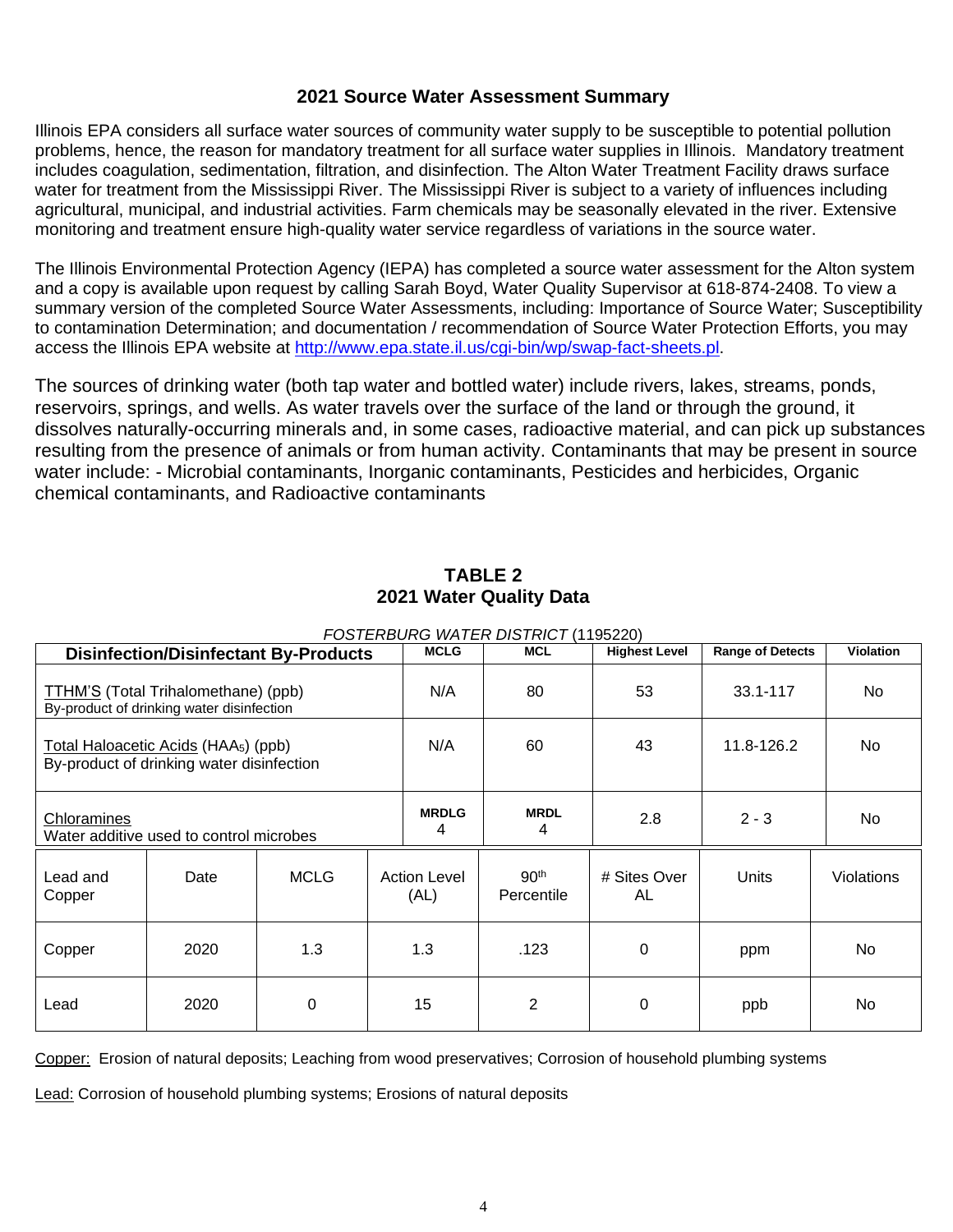# **Unregulated Contaminant Monitoring Rule (UCMR4)<sup>4</sup>**

| Substance (units)                      | Year Sampled | Amount<br>Detected<br>(Average) | Range of     | $\int$ Detections Typical Source                                                                                                                                                                                  |
|----------------------------------------|--------------|---------------------------------|--------------|-------------------------------------------------------------------------------------------------------------------------------------------------------------------------------------------------------------------|
|                                        |              |                                 |              |                                                                                                                                                                                                                   |
| Manganese* (ppb)                       | 2020         | 1.49                            | $.99 - 1.21$ | Naturally occurring element; commercially available in combination with<br>other elements and minerals; used in steel production, fertilizer,<br>batteries and fireworks; drinking water and wastewater treatment |
| Total Haloacetic Acids 9 – UCMR4 (ppb) | 2020         | 20.5                            |              | $2.2 - 39.1$ By-product of drinking water disinfection.                                                                                                                                                           |

\*Manganese has a secondary MCL of 150 ppb

4 Unregulated contaminants are those for which EPA has not established drinking water standards. The purpose of unregulated contaminant monitoring is to assist EPA in determining the occurrence of unregulated contaminants in drinking water and whether future regulation is warranted. A maximum contaminant level (MCL) for these substances has not been established by either state or federal regulations, nor has mandatory health effects language.

Note: The IEPA requires us to monitor for certain contaminants less than once per year because the concentrations of these contaminants do not change frequently. Therefore, some of the data in the table above, though accurate, is more than one year old.

## **Footnotes for Water Quality Data Tables**

Note: The state requires monitoring of certain contaminants less than once per year because the concentrations of these contaminants do not change frequently. Therefore, some of this data maybe more than one year old.

**Units of Measurement**<br>**ppm** - Parts per million or milligrams per liter **ppb** - Parts per billion or micrograms per liter **AL** – action level

**% pos/mo** – percent positive samples per month **N/D** – not detected at testing limits **MRDLG** – Maximum Residual Disinfectant Level Goal **MRDL** - Maximum Residual Disinfectant Level **S** – Single sample

**pCi/l** - Picocuries per liter, used to measure radioactivity

**%<0.5 NTU** – percent samples less than 0.5 NTU **NTU** – Nephelometric Turbidity units, used to measure cloudiness in water

## **Definition Of Terms**

## **TURBIDITY:**

Turbidity is a measure of the cloudiness of the water. We monitor it because it is good indicator of water quality and the effectiveness of our filtration system and disinfectants.

**Total Organic Carbon:** The percentage of Total Organic Carbon (TOC) removal was measured each month and the system met all TOC removal requirements set, unless a TOC violation is noted in the violations section.

## **NITRATE (AS NITROGEN):**

The value in the *level found column* is the maximum detected for the year. Nitrate in drinking water at levels above 10 ppm is a health risk for infants of less than six months of age. High nitrate levels in drinking water can cause blue baby syndrome. Nitrate levels may rise quickly for a short period of time because of rainfall or agricultural activity. If you are caring for an infant, you should ask advice from your health care provider.

## **SODIUM:**

There is not a state or federal MCL for sodium. Monitoring is required to provide information and health officials that are concerned about sodium intake due to dietary precautions. If you are on sodium – restricted diet, you should consult a physician about this level of sodium in the water.